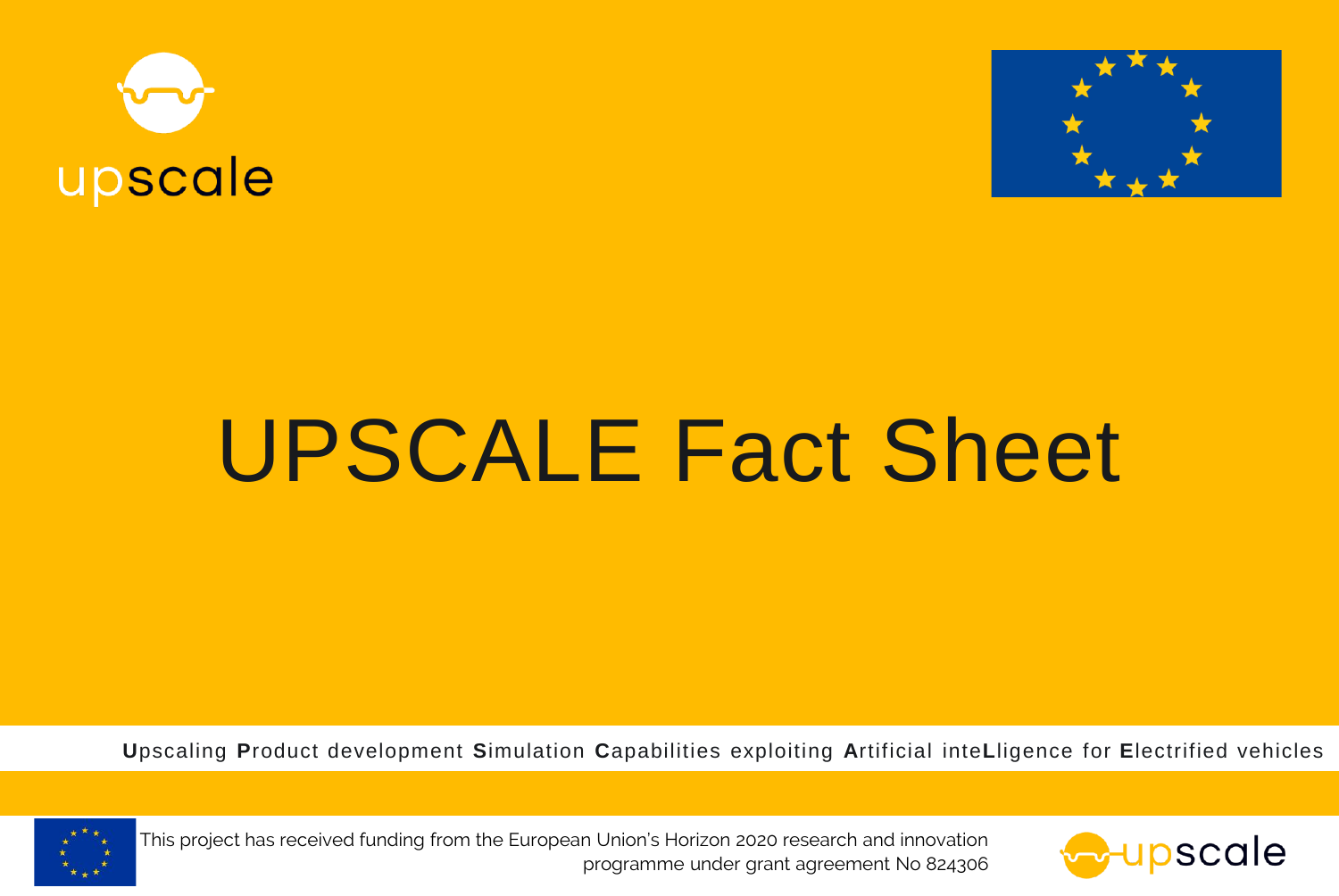<del>ov</del>upscale | Project Information

#### **UPSCALE**

**Grant Agreement ID**: 824306

**DOI**: 10.3030/824306

**Start da**te:1 November 2018 **End date**: 30 April 2022

**Funded Under**: *SOCIETAL CHALLENGES - Smart, Green And Integrated Transport*

**Total cost**: € 3.994.802,50

**EU contribution**: € 3.994.802,50

**Coordinated by**: [IDIADA AUTOMOTIVE](https://www.applusidiada.com/global/en/) TECHNOLOGY SA

**Programme:** H2020-EU.3.4.- SOCIETAL CHALLENGES- [Smart, Green and Integrated](https://cordis.europa.eu/programme/id/H2020-EU.3.4.) **Transport** 

**Topic:** LC-GV-02-2018 – Virtual product development and production of all types of electrified vehicles [and components](https://cordis.europa.eu/programme/id/H2020_LC-GV-02-2018)

**Call for proposal:** [H2020-LC-GV-2018-2019-2020](https://ec.europa.eu/info/funding-tenders/opportunities/portal/screen/opportunities/topic-search;callCode=H2020-LC-GV-2018-2019-2020)

**Funding Scheme**: RIA – Research [and Innovation](https://cordis.europa.eu/search/en?q=%2Fproject%2Frelations%2Fcategories%2FprojectFundingSchemeCategory%2Fcode%3DRIA%27&p=1&num=10&srt=Relevance:decreasing) Action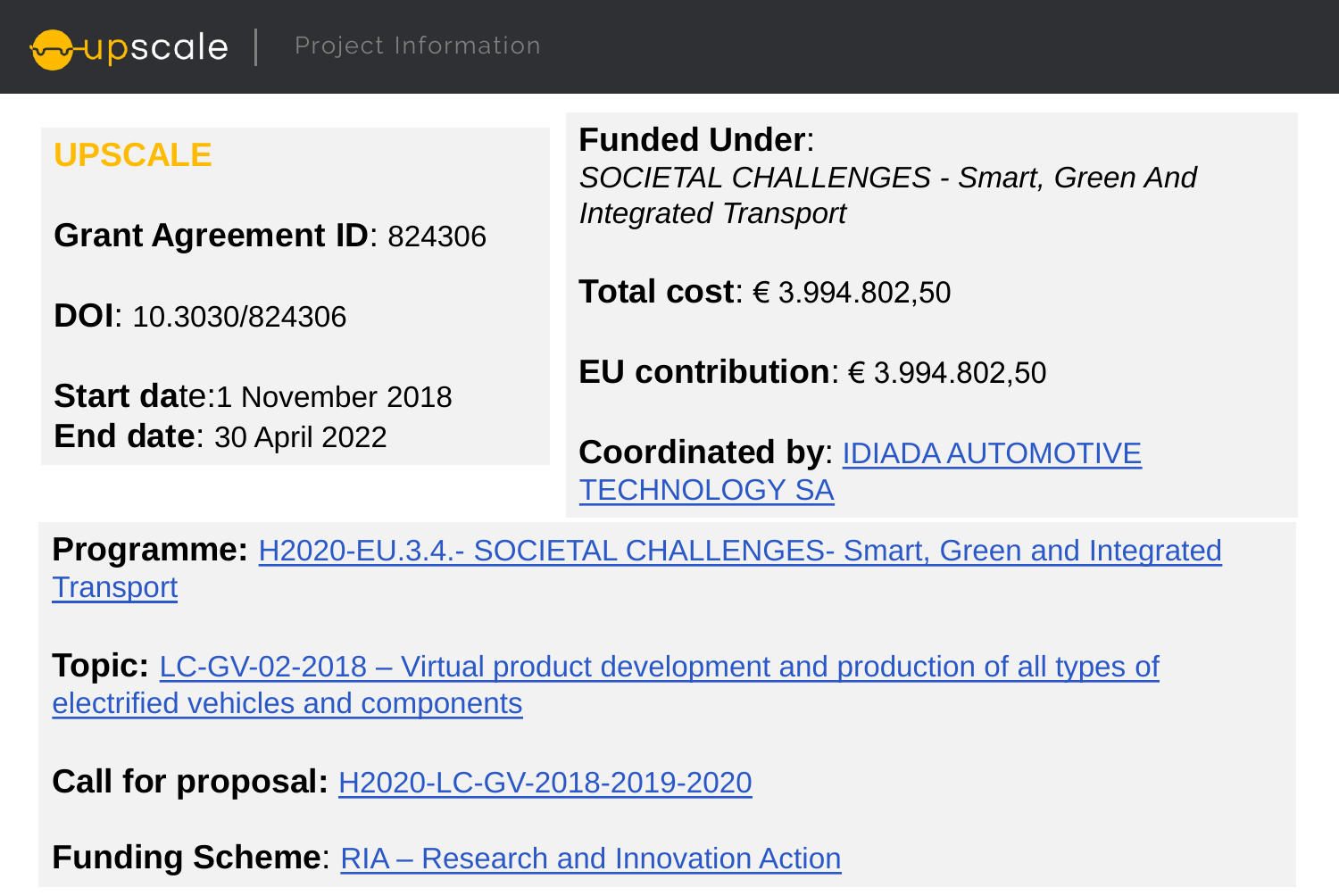*Q***upscale** | Project Information

### **Coordinator**: IDIADA AUTOMOTIVE TECHNOLOGY SA

Spain Net EU contribution: € 474.700,00

## Applus<sup>®</sup> **IDIADA**

VOLVO PERSONVAGNAR AB ENGYS LTD Sweden **VOLVO** United Kingdom *i*engys Net EU contribution: € 558.375,00 Net EU contribution: € 389.725,00 VOLKSWAGEN AKTIENGESELLSCHAFT VIRTUAL VEHICLE RESEARCH GMBH Germany Austria **VOLKSWAGEN** virtual  $\left($  vehicle Net EU contribution: € 390.172,50 Net EU contribution: € 372 250,00 AKTIENGESELLSCHAFT VRIJE UNIVERSITEIT BRUSSEL CENTRO RICERCHE FIAT SCPA WB n@hi  $CRF$ Belgium Italy Net EU contribution: € 386.250,00 Net EU contribution: € 292 500,00 ESI GROUP ECOLE NATIONALE SUPERIEURE D'ARTS ET METIERS France Arts<br>et Métiers Net EU contribution: € 261 730,00 France Net EU contribution: € 234.850,00  $f^{\text{1}}$  group F.INICIATIVAS ESPAÑA ALGORITHMICA TECHNOLOGIES GMBH Spain อ√∧ Net EU contribution: € 80.125,00Germany algorithmica Net EU contribution € 168.000,00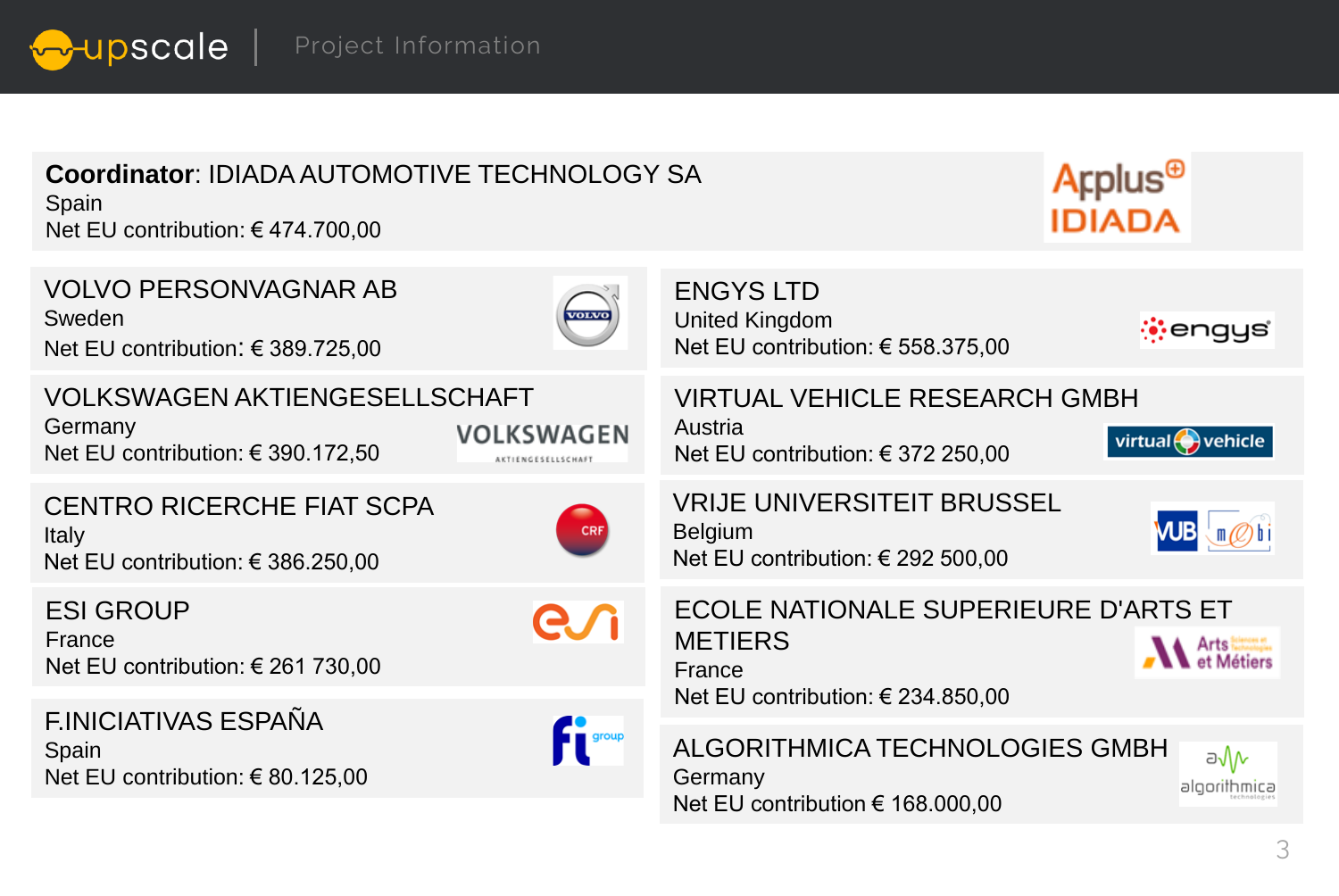#### **Objective**

UPSCALE is the first EU-project that has the specific goal to integrate artificial intelligence (AI) methods directly into traditional physics-based Computer Aided Engineering (CAE)-software and –methods. These CAE-tools are currently being used to develop road transportation not only in Europe but worldwide. The current focus of the project is to apply AI-methods to reduce the development time and increase the performance of electric vehicles (EVs) which are required by the automotive industry to reduce global emission levels. High performance computing (HPC) and CAE-software and –methods play a decisive role in vehicle development process. In order to make a significant impact on the development process, the two most HPC intensive CAE-applications have been chosen as use cases for the project: vehicle aero/thermaland crash-modelling. When considering total automotive HPC usage, approximately 20% is used for aero/thermal simulations and up to 50% of HPC resources are utilized for crash simulations. By improving the effectiveness of these two areas, great increases in efficiency will lead to a 20% of reduction of product time to market. Other novel modelling approaches such as reduced order modelling will be coupled to the AI improved CAE-software and - methods to further reduce simulation time and ease the application of optimization tools needed to improve product quality. Through the combined effort of universities, research laboratories, European automotive OEMs, software companies and an AISME specialized in machine learning (ML), the UPSCALE project will provide a unique and effective environment to produce novel AIbased CAE-software solutions to improve European automotive competitiveness.